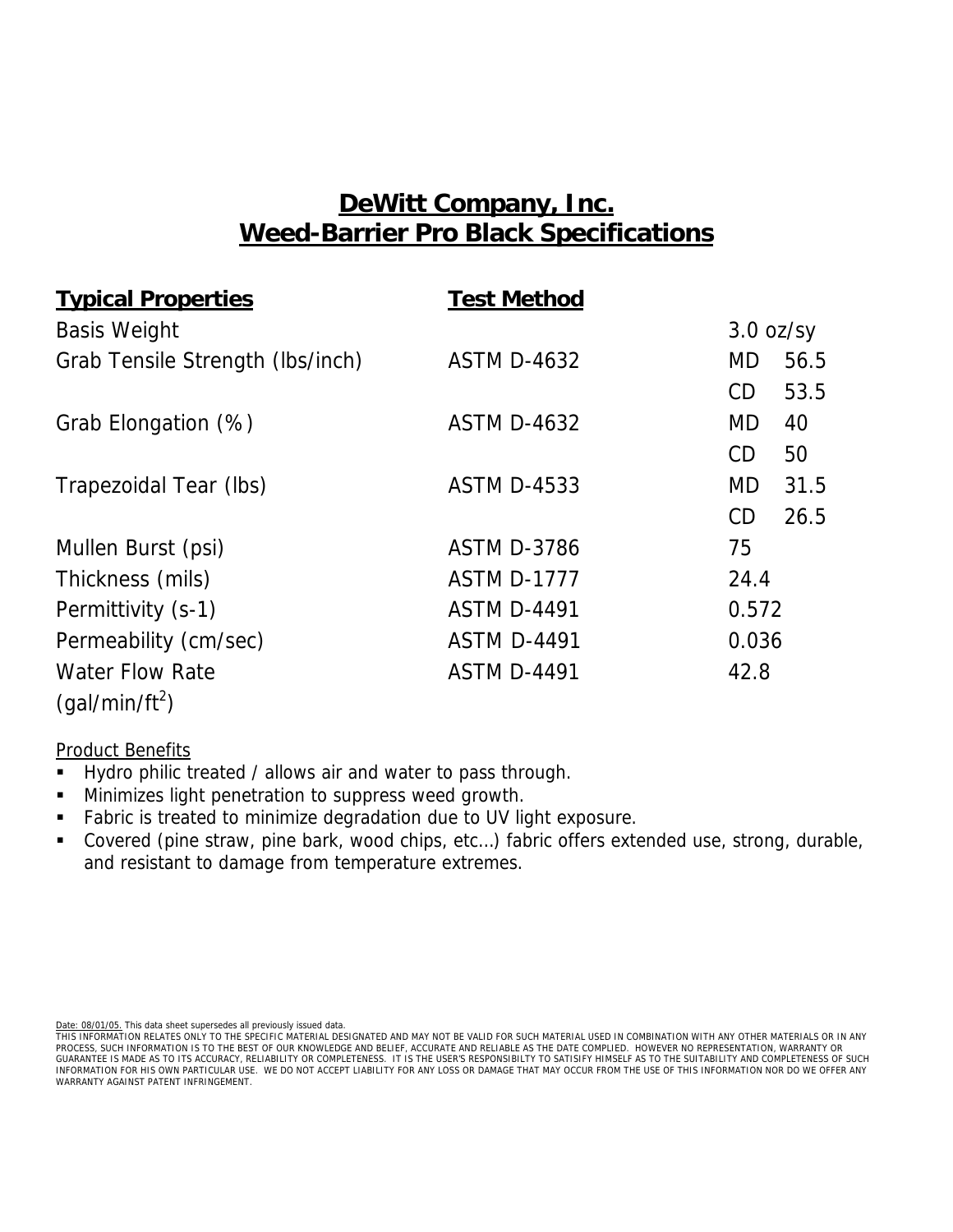# **DeWitt Company, Inc. Weed-Barrier Pro Brown Specifications**

| <b>Typical Properties</b>        | <b>Test Method</b> |                 |              |
|----------------------------------|--------------------|-----------------|--------------|
| <b>Basis Weight</b>              |                    |                 | 3.3 oz/sy    |
| Grab Tensile Strength (Ibs/inch) | <b>ASTM D-4632</b> | <b>MD</b><br>CD | 54.2<br>47   |
| Grab Elongation (%)              | <b>ASTM D-4632</b> | MD<br>CD        | 54<br>78     |
| Trapezoidal Tear (lbs)           | <b>ASTM D-4533</b> | MD<br>CD        | 26.2<br>19.9 |
| Strike Through (sec)             |                    | 2.0             |              |

### Product Benefits

- Hydro philic treated / allows air and water to pass through.
- Minimizes light penetration to suppress weed growth.
- Fabric is treated to minimize degradation due to UV light exposure.
- Covered (pine straw, pine bark, wood chips, etc...) fabric offers extended use, strong, durable, and resistant to damage from temperature extremes.

### Additional Product Information

- Fabric exposure to pesticides and/or chemical agents may result in premature degradation of this fabric.
- Color UV treated to minimized degradation due to light exposure
- Fabric covered with mulch or bark offers extended use and resistance to damage from temperature extremes.

Date: 08/01/05. This data sheet supersedes all previously issued data.

THIS INFORMATION RELATES ONLY TO THE SPECIFIC MATERIAL DESIGNATED AND MAY NOT BE VALID FOR SUCH MATERIAL USED IN COMBINATION WITH ANY OTHER MATERIALS OR IN ANY PROCESS, SUCH INFORMATION IS TO THE BEST OF OUR KNOWLEDGE AND BELIEF, ACCURATE AND RELIABLE AS THE DATE COMPLIED. HOWEVER NO REPRESENTATION, WARRANTY OR<br>GUARANTEE IS MADE AS TO ITS ACCURACY, RELIABILITY OR COMPLETENESS. IT INFORMATION FOR HIS OWN PARTICULAR USE. WE DO NOT ACCEPT LIABILITY FOR ANY LOSS OR DAMAGE THAT MAY OCCUR FROM THE USE OF THIS INFORMATION NOR DO WE OFFER ANY WARRANTY AGAINST PATENT INFRINGEMENT.